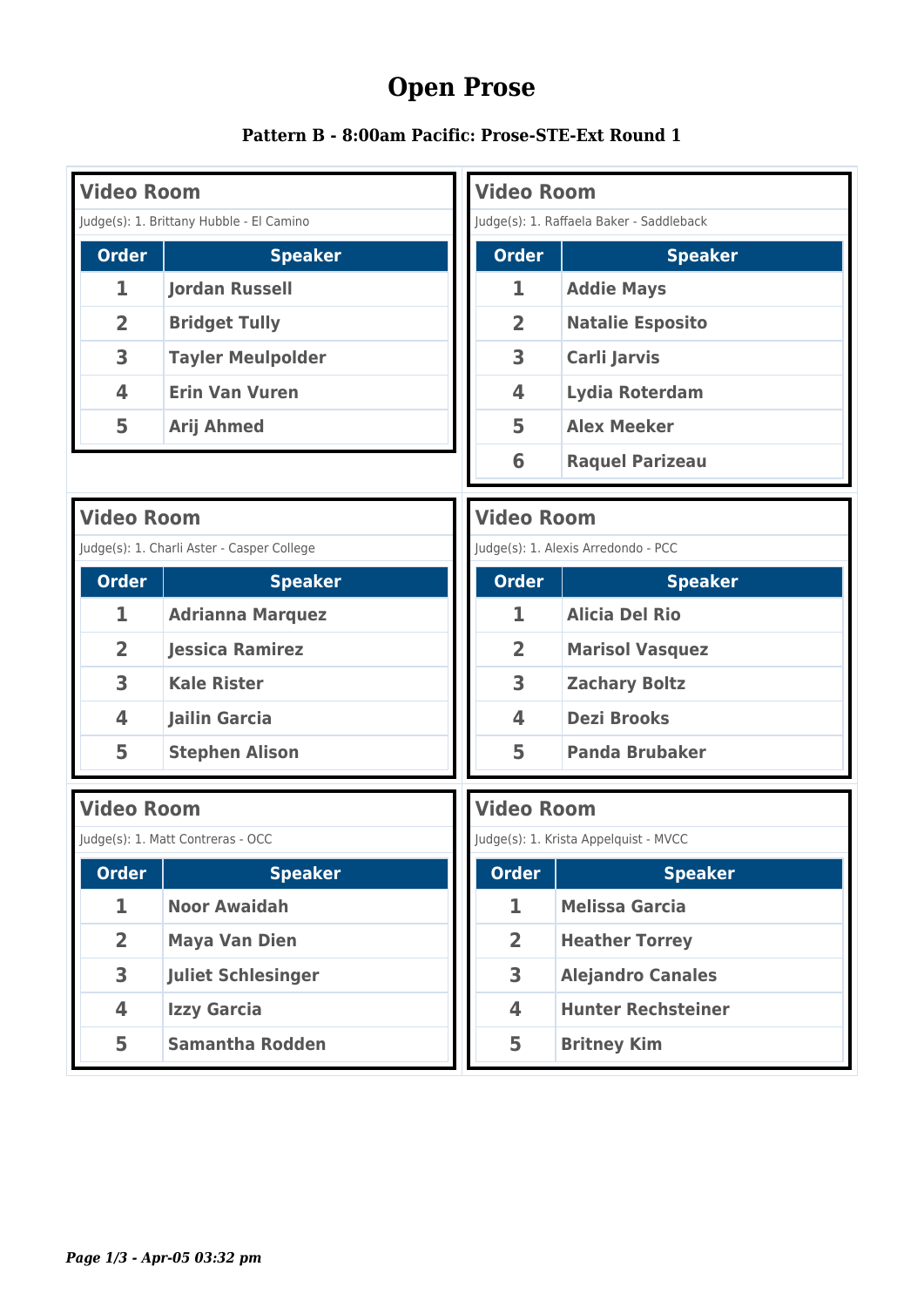| <b>Video Room</b> |                                     |
|-------------------|-------------------------------------|
|                   | Judge(s): 1. Michael Williams - PCC |
| <b>Order</b>      | <b>Speaker</b>                      |
| 1                 | <b>Dani Solorzano</b>               |
| $\overline{2}$    | Lorna Gage                          |
| 3                 | <b>Favour Onyeso</b>                |
| 4                 | <b>Tiffany Turner</b>               |
| 5                 | <b>Faith MacGregor</b>              |

| <b>Video Room</b> |                                           |
|-------------------|-------------------------------------------|
|                   | Judge(s): 1. Joshua Green - Prairie State |
| <b>Order</b>      | <b>Speaker</b>                            |
| 1                 | <b>Alexis Rangel</b>                      |
| $\overline{2}$    | <b>Alexandra Claunch</b>                  |
| 3                 | <b>Shirley Hounnou</b>                    |
| 4                 | <b>Aidan McGuire</b>                      |
| 5                 | <b>Luciano Haber</b>                      |
| 6                 | <b>JoLee Stuart</b>                       |

| <b>Video Room</b> |                                          | <b>Video Room</b> |                                              |
|-------------------|------------------------------------------|-------------------|----------------------------------------------|
|                   | Judge(s): 1. Bill Lucio - Harper College |                   | Judge(s): 1. Bradd Howard (9) - PRPJudge     |
| <b>Order</b>      | <b>Speaker</b>                           | <b>Order</b>      | <b>Speaker</b>                               |
| 1                 | <b>Nisma Salem</b>                       | 1                 | <b>Ja'Quacy Minter</b>                       |
| $\overline{2}$    | <b>Amber Fuller</b>                      | $\overline{2}$    | <b>Annie Walinder</b>                        |
| 3                 | <b>Denny Martinez</b>                    | 3                 | <b>Linda Mae Aquino</b>                      |
| 4                 | <b>Marissa Subia</b>                     | 4                 | <b>Sara Blanco</b>                           |
| 5                 | Nikolai Sorokin                          | 5                 | <b>Abi Royster</b>                           |
|                   |                                          |                   |                                              |
| <b>Video Room</b> |                                          | <b>Video Room</b> |                                              |
|                   | Judge(s): 1. Sasan Kasravi - DVC         |                   | Judge(s): 1. Margaret Bilos - Harper College |
| <b>Order</b>      | <b>Speaker</b>                           | <b>Order</b>      | <b>Speaker</b>                               |
| 1                 | <b>Alia Leavitt</b>                      | 1                 | <b>Devon Vandyke</b>                         |
| $\overline{2}$    | <b>Nico Gonzalez</b>                     | $\overline{2}$    | <b>Madison Reed</b>                          |
| 3                 | <b>Kelsie Horeth</b>                     | 3                 | <b>Leah Ican</b>                             |
| 4                 | <b>Kathryn Burke</b>                     | 4                 | <b>Michael Sherman</b>                       |
| 5                 | <b>Cara Hillocks</b>                     | 5                 | <b>Annie Dilsizian</b>                       |
| 6                 | <b>Braxton Sambrano</b>                  |                   |                                              |